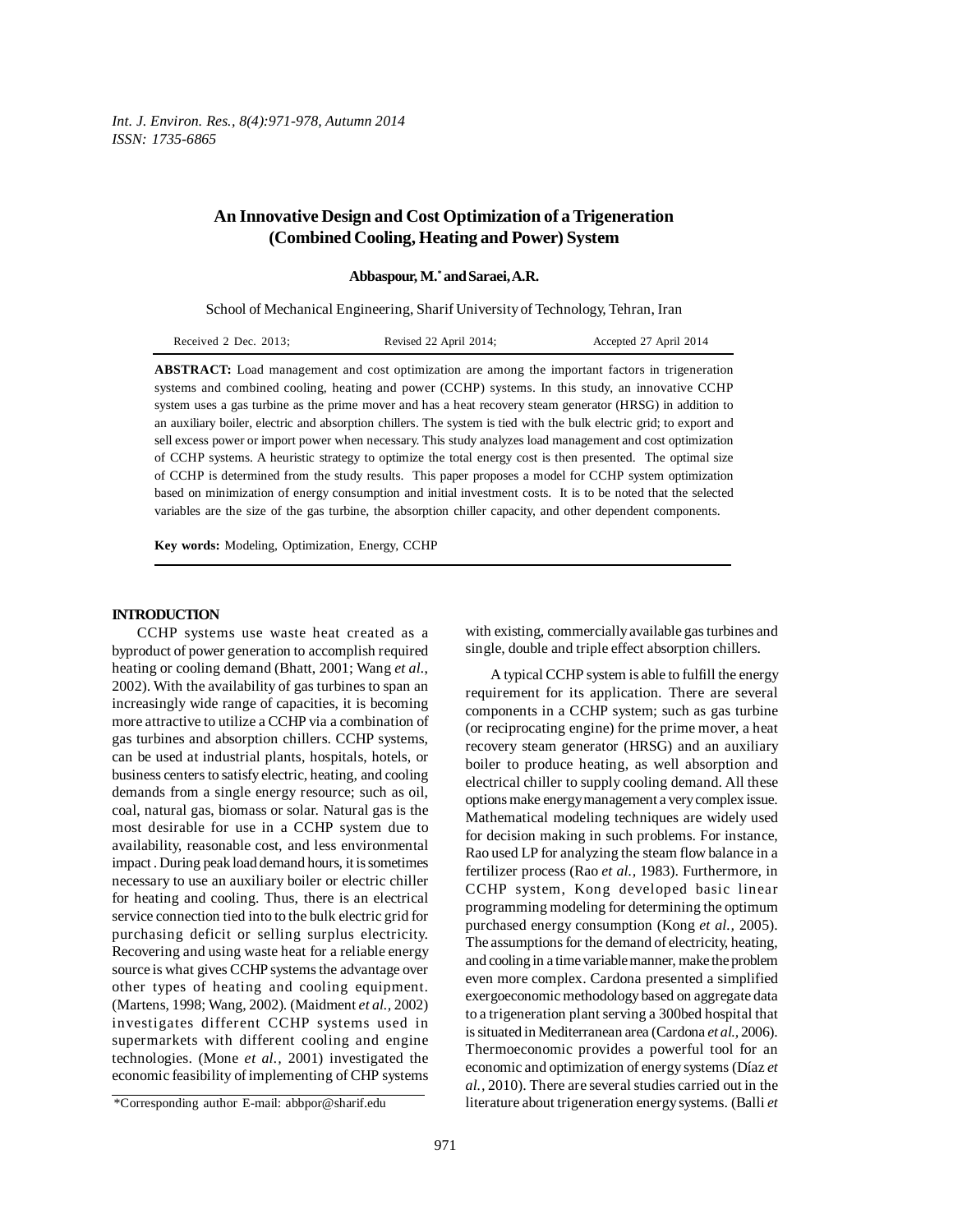*al*., 2010) reported thermodynamic and thermoeconomic analyses of a trigeneration (TRIGEN) system with a gas–diesel engine. They considered a tri-generation system with an output power about 6.5 MW based on gas-diesel engine.

(Al-Sulaiman *et al.,* 2011) studied the performance assessments of three different tri-generation systems using organic Rankine cycle (ORC) to provide cooling, heating and electricity. In another study (Al-Sulaiman *et al.,* 2011) they performed the exergy analysis of a solar driven tri-generation system. They considered a parabolic through solar collector, organic Rankine cycle, and a single effect absorption chiller. (Huicochea *et al.,* 2011) reported thermodynamic modeling of a trigeneration system consisting of a gas turbine as the prime mover with a double effect absorption chiller. They considered a micro-turbine with 28 kW output power. They also conducted a parametric study to evaluate design parameter effects on system performance. There are also some studies using fuel cells (Tse *et al.,* 2011 and Al-Sulaiman *et al.,* 2011). These studies show the importance of energy and exergy analysis of tri-generation energy systems. As it was discussed earlier, it is important for thermal systems to be economical.

An innovative model for CCHP system is presented in this paper. Both capital costs and purchased energy costs of a variable demand trigeneration plant are selected as the objective function. The operational variables in this design are the absorption chiller and gas turbine sizes, where the sizes of other components are dependent on these two variables. In the proposed method, a set of optimal values for the capital and energy costs are determined in order to produce the lowest total cost.

## **MATERIALS & METHODS**

The CCHP system consists of an absorption chiller  $(X_1)$ , electric chiller  $(X_2)$ , auxiliary boiler  $(X_3)$ , gas turbine generator  $(X_4)$ , HRSG  $(X_5)$  and cooling tower  $(X_6)$ . The gas turbine is used to meet the electrical demand. The high-temperature exhaust gas of the gas turbine flows through the HRSG to produce high temperature steam. Steam is divided between the absorption chiller and heat exchanger. The function of these components is to help meet the cooling load and to heat exchanger to supply the hot water for domestic use and central heating system separately. There is a heat recovery boiler to help accommodate the heating load if the HRSG heating output does not completely satisfy the demanded. Similarly, if generated electrical power does not meet the demand, the user may purchase electric



**Fig. 1. Flow diagram for CCHP system design**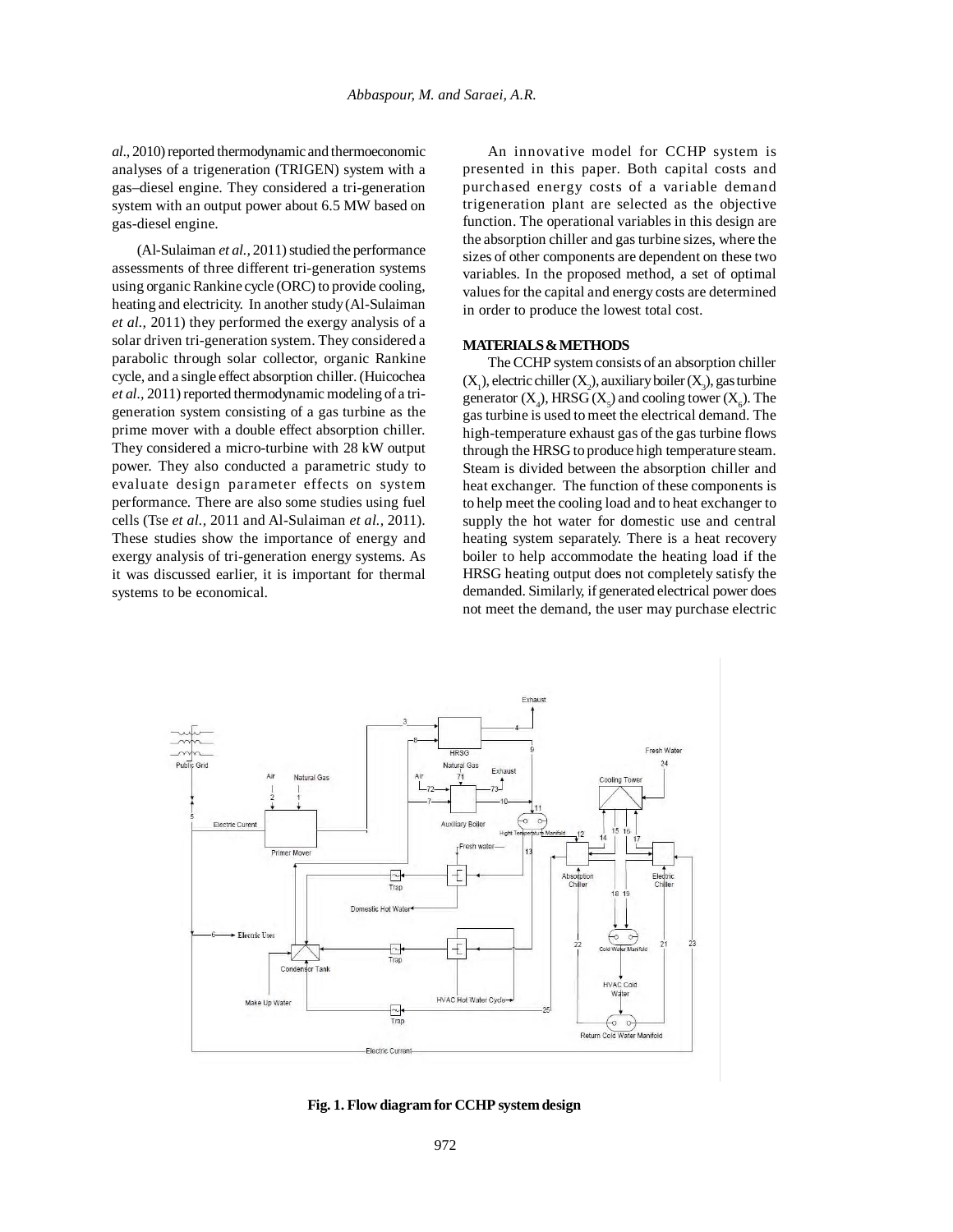power from electric network. Fig. 1 presents the layout of a gas turbine based CCHP scheme.

The present model is developed on the basis of the above scheme and the following assumptions (Kong *et al.,* 2005):

- (i).The exhaust gas, absorption chiller, and heat recovery boiler temperatures are kept relatively constant.
- (ii). The efficiencies of equipment are assumed to be constant throughout their operation trajectory.

An innovative model is formulated for minimizing both capital cost of component and total cost of purchased energy needed to meet the cooling, heating and electricity demands under continuous variable demand, all while satisfying the constraints imposed by the physical requirements of the system.

In this analysis, the unit of measurement for the natural gas is m<sup>3</sup>/h while the unit for electrical energy is kW, including cooling, heating and electrical loads. The heat value of natural gas is  $kWh/m<sup>3</sup>$ .

The capacity of all components is dependent on the size of the gas turbine and absorption chiller and it is necessary to find optimum size for the all system components. The objective Function is to consider the capital costs of all components and the total yearly energy consumption costs. Capital cost depends on the size of all components. The gas turbine cost is calculated by means of a cost factor. The energy costs are the total costs of purchased natural gas used in the gas turbine and the auxiliary boiler, and the cost of purchased electrical energy.

CRF is used to determine the annual cost of components, with assumption of 25 years operation, for system (N=25) and %16 interesting factor ( $i = .16$ ); CRF is given by equation (1):

$$
CRF = \frac{i \times (i + 1)^N}{(i + 1)^N - 1} \tag{1}
$$

Thus the objective function is defined by equation (2):

 $Y = CRF \times (Totalcapital cost + MaintenanceCost) +$ EnergyCost (2)

"Y" represents the total cost of system, and the goal is to minimize this value .The maintenance cost is considered as a portion of purchase cost. In this study, maintenance costs are assumed to be 2% of the capital investment.

As described, the capital cost is the total cost of all components and is defined by equation (3):

**Totalcapitalcost** = Chiller Abosrptioncost(X1) + Electric Chillercost  $(X2)$  + Auxiliary Boilercost  $(X3)$  +  $Gasturbine(X4) + HRSGcost(X5) + Cooling Towercost$  $(X6)$  (3)

Relations for components cost are presented in Table1.

The Energy Cost is defined by equation (4):

$$
EnergyCost = CE_{t} + CG_{t}
$$
 (4)

Where*CE*, and  $CG$ , represent the total electricity and fuel cost respectively. Total cost of electrical consumption is determined by the electricity cost multiple net value of electric surplus or deficit  $(\zeta)$  for a year period.

$$
CE_{i} = \sum_{i=1}^{12} CE_{i}
$$
 (5)

where:

$$
CE_i = \begin{cases} \alpha \times \zeta & \zeta \ge 0 \\ \beta \times \zeta & \zeta < 0 \end{cases}
$$
 (6)

$$
\zeta = CC_i + DE_i - X_4 \tag{7}
$$

$$
CC_i = \frac{(DC_i - X_1)}{\eta_{\text{che}}}
$$
\n(8)

And similarly, the cost of natural gas consumption is an aggregate of consumption of Gas turbine and auxiliary boiler operation over a year.

| Components $(X_i)$         | Capital cost (US\$)                                      |
|----------------------------|----------------------------------------------------------|
| $(X_i$ is expressed in kW) |                                                          |
| Absorption chiller         | Capital cost: $X_1 \times (4253.7 \times X_1^{-0.4662})$ |
| Electric chiller           | $X_2 \times (1052.2 \times X_2^{-0.3387})$               |
| Auxiliary boiler           | $X_3 \times (1215.8 \times X_3^{-0.4827})$               |
| <b>Gas Turbine</b>         | $K_A \times X_A$ ( $K_A = 1300(\frac{8}{\text{KW}})$ )   |
| <b>HRSG</b>                | $X_{s} \times (1015.8 \times X_{s}^{-0.4827})$           |
| Cooling tower              | $X_6 \times (64.435 \times X_6^{-0.2405})$               |

**Table 1. Capital cost of components**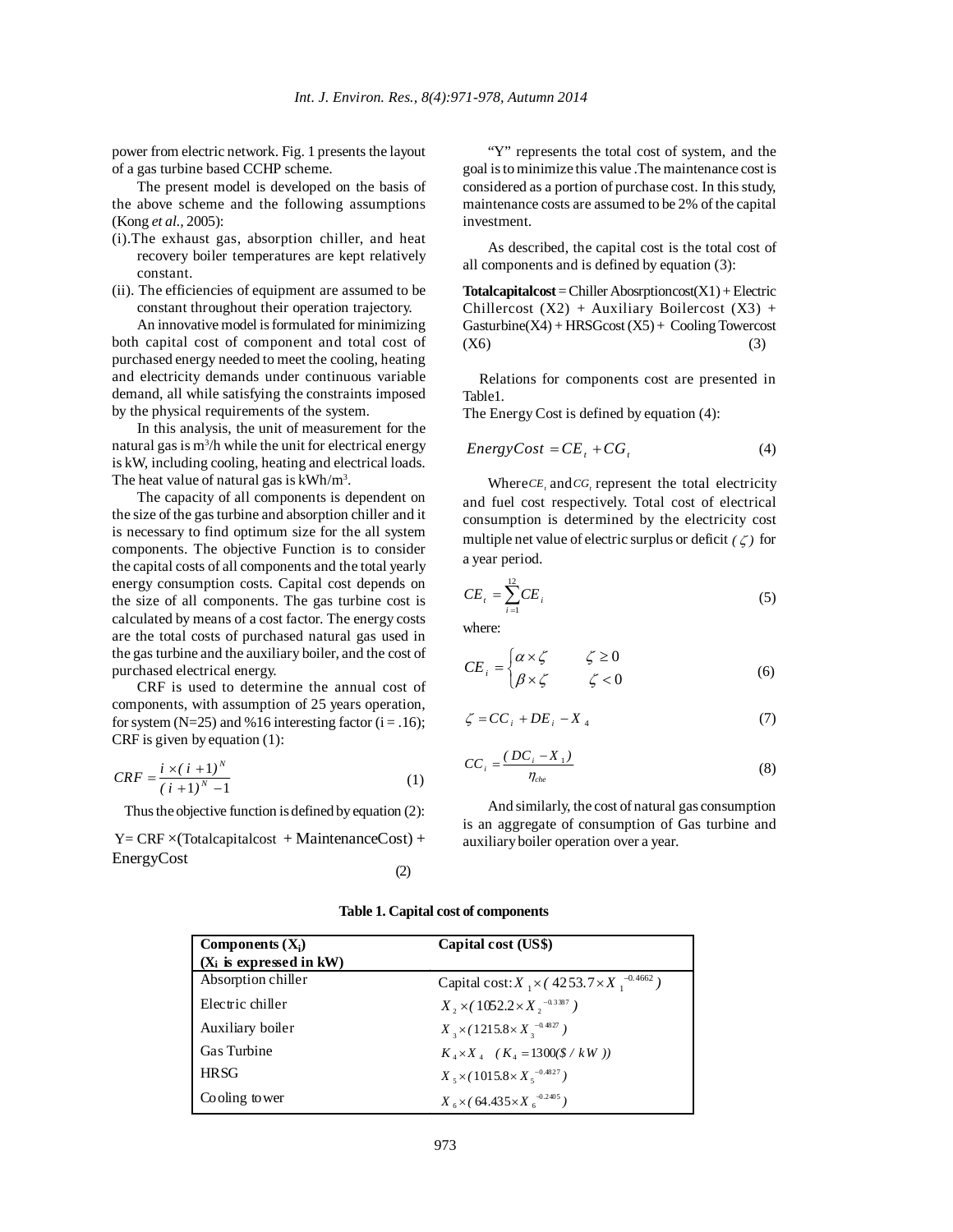$$
CG_i = \sum_{i=1}^{12} CG_i \tag{9}
$$

where the left hand side is defined as follows:

$$
CG_i = \kappa \times CB_i \tag{10}
$$

$$
CB_i = \frac{NDH_i}{\eta_{\text{bot}}} + \frac{X_i}{\eta_{\sigma\tau}}
$$
\n(11)

$$
NDH_i = \begin{cases} 0 & TDH_i < X_5 \\ (TDH_i - X_5) & TDH_i > X_5 \end{cases}
$$
 (12)

The component cost factor for the gas turbine  $(CF_{CT})$  is represented in US\$/kW and the component size is in kW. Thus the combination of each K with related X is in US\$. Similarly, the  $\mathrm{CE}_{t}$  and  $\mathrm{CG}_{t}$  are in US\$. The objective function is in US\$ unit.

Thus, Eqs.  $(1) - (12)$  provide the tools for a mathematical programming model of the CCHP system. The method used for this energy optimization model is a simple optimization loop wrote in MATLAB software. Using the above optimization algorithm, the optimum size of components for the CCHP system can be determined. In fact, the optimization problem is limited to determination of the size of the absorption chiller  $(X1)$  and the gas turbine $(X4)$ . The other sizes of the components are as functions of these two parameters.

### **RESULTS & DISCUSSION**

After running the model written in MATLAB, the minimum value of objective function (Y) can be calculated. For this problem, there are three kinds of energy demands for a 12 month period. They are cooling, heating, and electricity needs. These values include 36 data inputs.

In particular, the following yearly demand peaks for a 300-bed hospital situated in a Mediterranean area were calculated (Cardona *et al.,* 2006):

-Cooling demand peak = 1400 kW;

-Thermal demand peak  $= 1600 \text{ kW}$ ;

-Electric demand peak  $= 170$  kW;

There are some fixed parameters, such as the efficiency of components as well as electricity and natural gas costs.

The values of 0.67 and 1.75 are COPs of an absorption chiller and electric chiller respectively. The efficiencies of the HRSG and the auxiliary boiler are respectively 0.7 and 0.85. Table2 indicates the cost of natural gas and electricity.

Figure 2 Shows the cost function of system (Y) versus absorption chiller size  $(X<sub>i</sub>)$  and gas turbine Size  $(X_4)$ . As it is obvious for the present condition of  $X_1 = 1100kW$  and  $X_2 = 145kW$ , the total cost for the plant is minimum. Therefore, the capacity of the electric chiller  $(X_2)$ , auxiliary boiler  $(X_3)$ , and cooling tower  $(X_3)$ are easy to find.

$$
X_2 = DC_{\text{Max}} - X_1 \tag{13}
$$

*DC Max* is the maximum demand of cooling in a year.

$$
X_{3} = \begin{cases} 0 & TDH_{Max} < X_{5} \\ (TDH_{Max} - X_{5}) & TDH_{Max} > X_{5} \end{cases}
$$
(14)

*TDH Max* is maximum demand of total heating during a year.

$$
X_{s} = \frac{X_{4}}{\eta_{GT}} \times (1 - \eta_{GT}) \times \eta_{H RSG}
$$
\n(15)

$$
X_6 = (1 + \frac{1}{COP_{cha}}) \times X_1 + (1 + \frac{1}{COP_{che}}) \times X_2
$$
 (16)

Where  $COP_{\text{cha}}$  and  $COP_{\text{che}}$  are the coefficient of performances for the absorption and electrical chillers, respectively.

Thus for  $X_1 = 1100kW$ ,  $X_2 = 300kW$ ,  $X_3 = 1684kW$ ,

 $X_4 = 145 kW$ ,  $X_5 = 237 kW$  and  $X_6 = 3383 kW$  both capital and energy costs of the CCHP system is minimum. For these components sizes, the annual cost of the entire plant is 775,000 dollars.

It is worth mentioning that the optimum value is not the maximum value of demand, but indeed the optimum size of components closely depend on energy demand and energy costs.

Fig. 3 represents the total cost of the CCHP system versus the absorption chiller size for gas turbine sizes 80, 145 and 170 kW. Remember that Electric demand peak for this study is 170 kW.

As it is shown, total cost for  $X_4 = 80$  kW is too high, with increasing the gas turbine size  $(X_4)$ , total cost of the system decrease since  $X_4 = 145$  kW that is minimum. After this point, total cost increases with

**Table 2. Natural gas and electricity Tariff**

| <b>Fuel or electricity</b> | Natural gas | <b>Purchased electricity</b> | Sale electricity |
|----------------------------|-------------|------------------------------|------------------|
| Cost (USS/kW)              | 0.0515      | 0.104                        | 0.083            |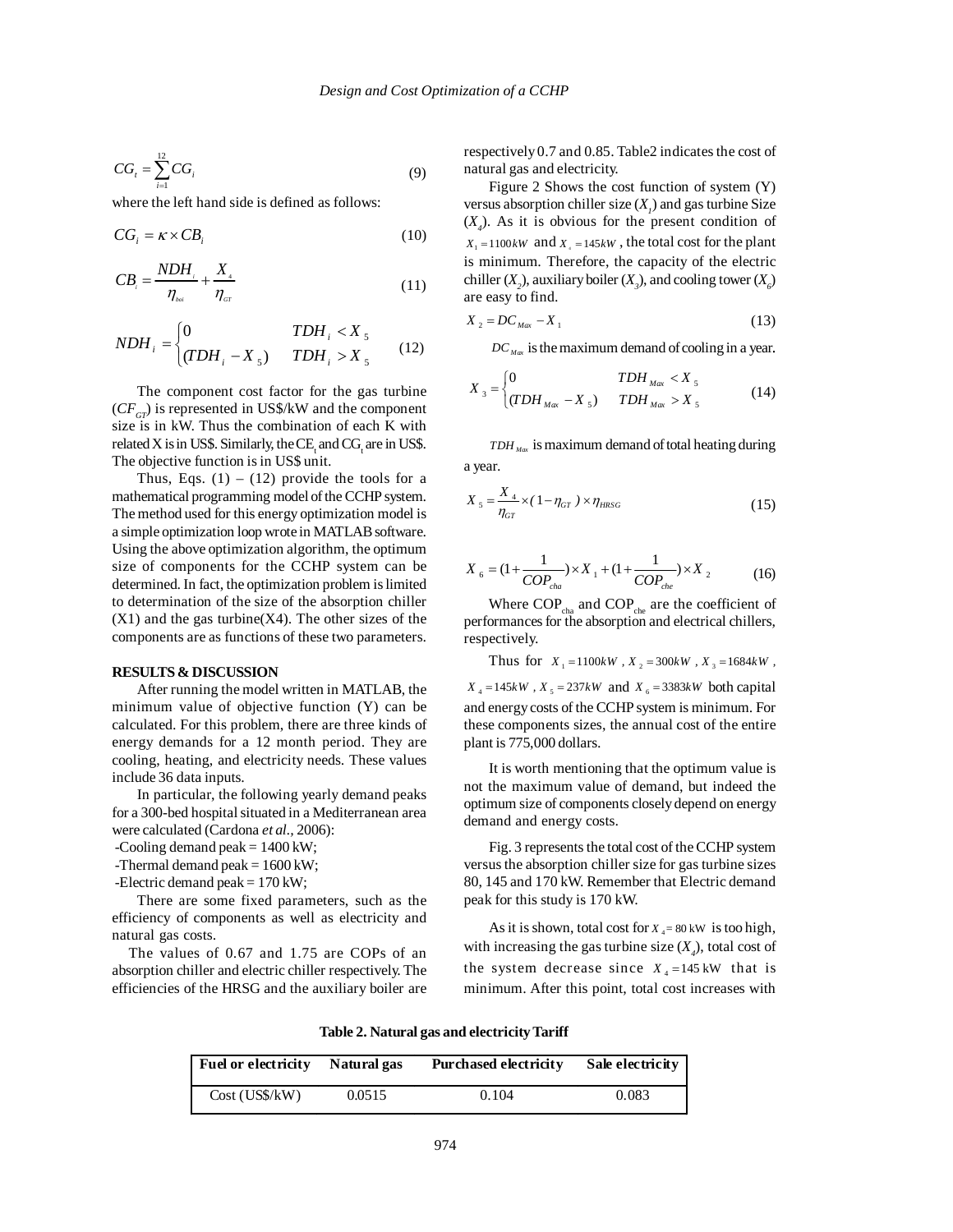

Fig. 2. Cost function of system (Y) vs. absorption chiller size  $(X_{_I})$  and gas turbine size  $(X_{_I})$ 



**Fig. 3.** Cost function (Y) vs. the absorption chiller size  $(X_1)$  with gas turbine size  $(X_4) = 80$ , 145 and 170 kW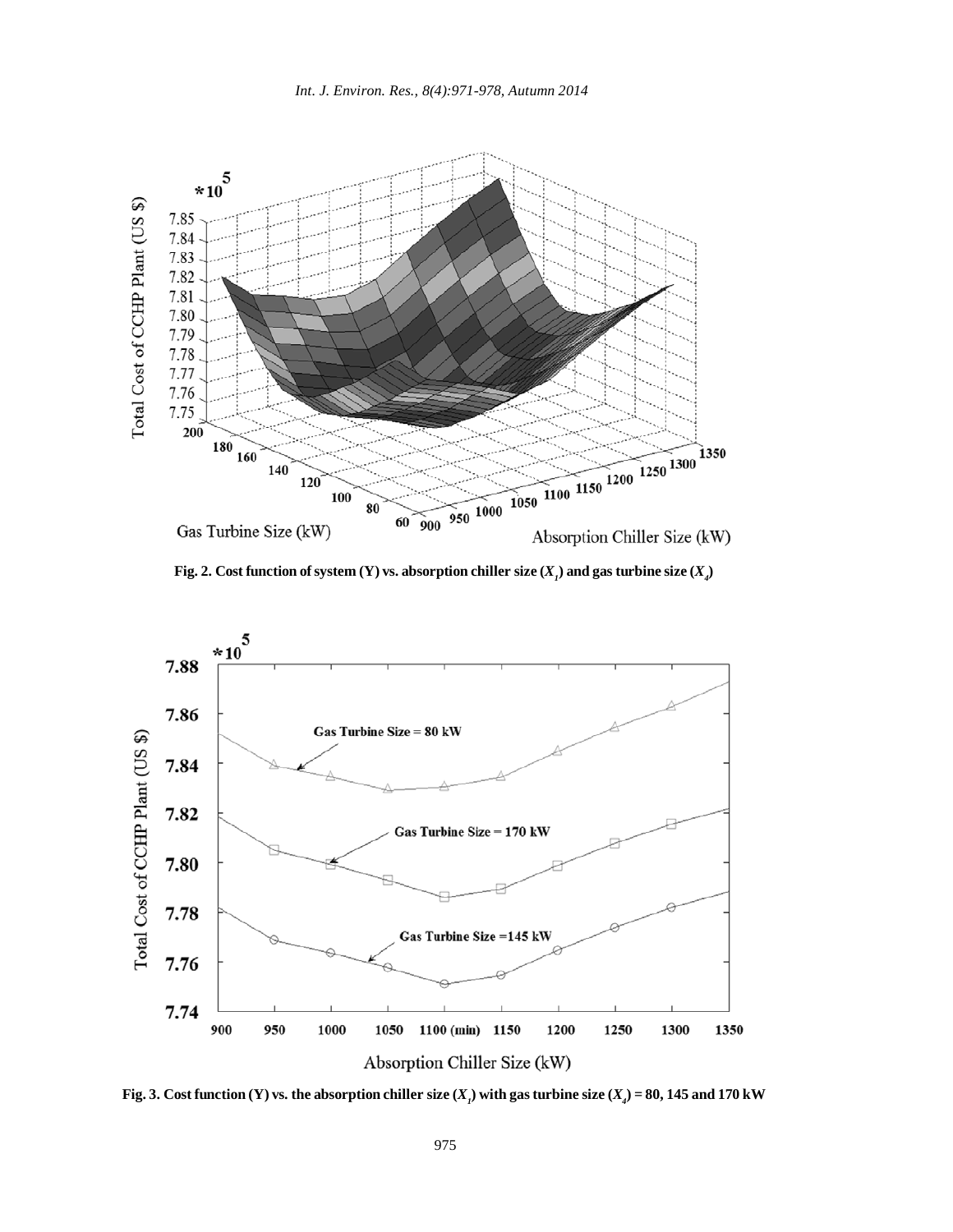

**Fig. 4.** Cost function (Y) vs. the gas turbine size  $(X_4)$  with absorption chiller Size  $(X_1)$  = 900, 1100 and 1400 kW



**Fig. 5. Total cost of optimum layout (Y1=775,000 dollars) in comparisonwith non-optimum layout (Y2=781,400 dollars)**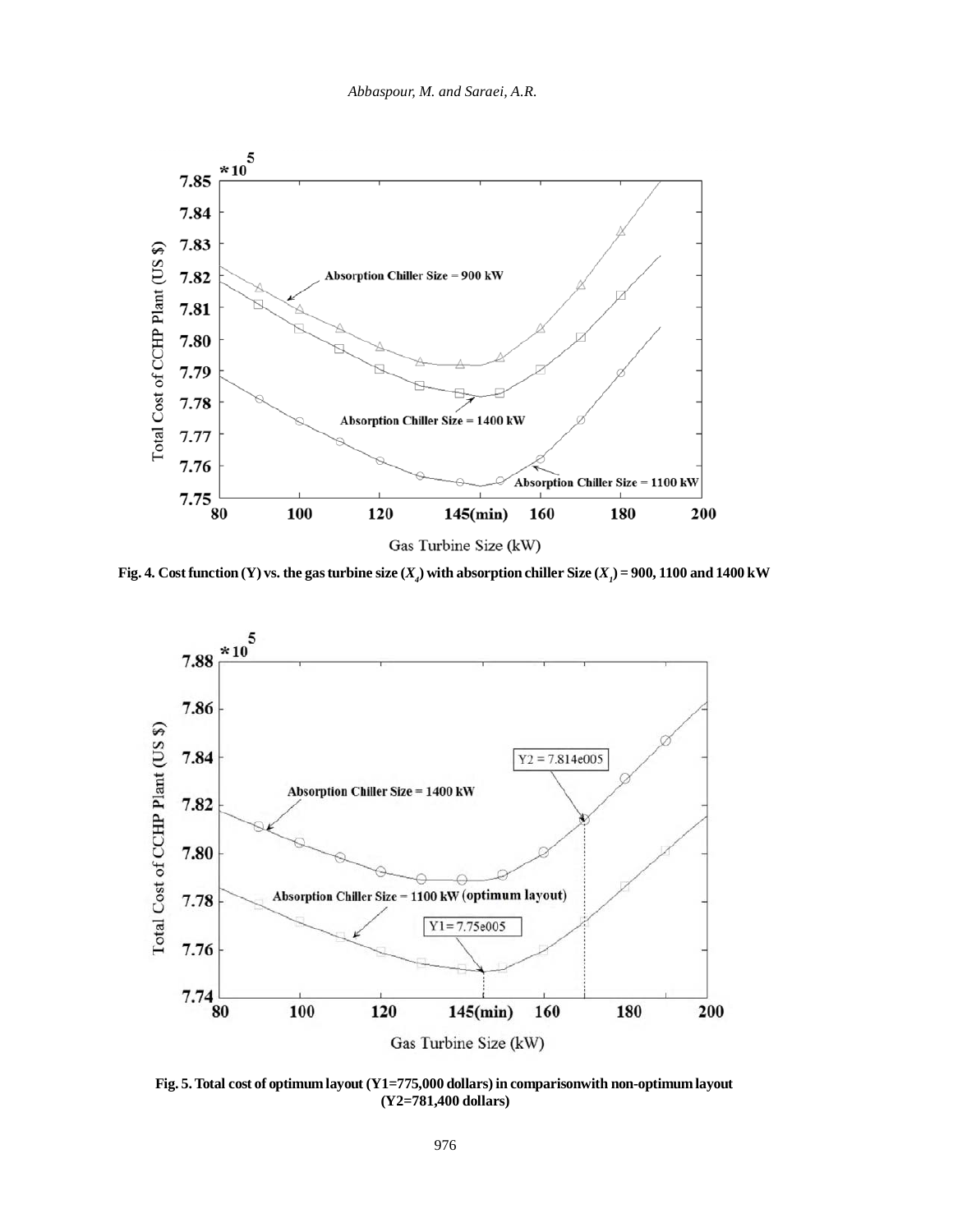**Table 3. Verification of the optimization method**

|                              | <b>Total Cost (USD)</b> |  |
|------------------------------|-------------------------|--|
| Present Study                | \$775,000               |  |
| Cardona <i>et al.</i> , 2006 | \$805,000               |  |

increasing the value of  $X_4$ . For example in  $X_4 = 170$  kW (electric demand peak) total cost of plant is more than previous size. Similarly objective function is presented versus gas turbine size for three various sizes of absorption chiller.

It is worth mentioning that the optimum value for the size of absorption chiller is not the peak in the cooling demand. Results show that for providing a refrigeration of 1400kW, the minimum cost value is achieved when refrigeration of 1100kW is provided via absorption chiller and 300kW is provided via electric chiller. For a gas turbine with size of 145kW and an absorption chiller with size of 1100kW, the total cost will be minimum. Selecting the optimum size of the gas turbine and absorption chiller with respect to the demanded electric and refrigeration power would save over \$6,300 dollars per year and \$150,000 dollars for a period of 25 years. Figure 5 shows optimum layout (Y1) and non-optimum layout (Y2) in one diagram.

For evaluating the accuracy of the proposed method, a comparison has been made between the present study and the results of the Cardona *et al.,* 2006 (Table 3). For both models, the values of the decision variables are X1=1100kW and X4=145kW.

### **CONCLUSIONS**

A new modeling approach is presented to optimize the CCHP system, it has been shown that for present case study with  $X_1 = 1100$  kW,  $X_2 = 300$  kW,  $X_3 = 1648$ *kW,*  $X_4 = 145$  *kW,*  $X_5 = 237$  *kW* and  $X_6 = 3383$  *kW,* both capital and energy cost of CCHP system are minimized.

Optimization of CCHP systems with variable demand is a complex task, because of the role of many components involved. It was found that the cost parameters especially cost of fuel and purchased electricity, are highly important for finding the optimum operation condition of CCHP plant. On the other hand, the optimum size of the CCHP system depends on the energy demands and energy consumption costs, as well as the capital cost of plant components.

Regarding to the mentioned issues, for a gas turbine with the size of 145kW and an absorption chiller with the capacity of 1100kW, the total cost would be minimum. Selection of the optimum size of gas turbine and absorption chiller, with respect to the demanded electric and refrigeration power, would save over than

\$6,300 dollars per year and \$150,000 dollars for a period of 25 years.

## **ACKNOWLEDGEMENTS**

The authors would like to express their sincere thanks to Dr. Mohammad Zabetian for his valuable support during this work.

#### **REFERENCES**

Al-Sulaiman, F. A., Dincer, I. and Hamdullahpur, F (2011). Exergy modeling of a new solar driven trigeneration system. Solar Energy, **85**, 2228-2243.

Al-Sulaiman, F. A., Hamdullahpur, F. and Dincer, I. (2011). Performance comparison of three trigeneration systems using organic rankine cycles. Energy, **36**, 5741-5754.

Al-Sulaiman, F. A., Dincer, I. and Hamdullahpur, F. (2010). Exergy analysis of an integrated solid oxide fuel cell and organic Rankine cycle for cooling, heating and power production. Journal of Power Sources, **195**, 2346-2354.

Balli, O., Aras, H. and Hepbasli, A. (2010). Thermodynamic and thermoeconomic analyses of a trigeneration (TRIGEN) system with a gas–diesel engine: Part I – Methodology. Energy Conversion and Management, **51**, 2252–2259.

Bhatt, M. S. (2001). Mapping of general combined heat and power systems. Energy Conversion and Management, **42**, 115–124.

Cardona, E. and Piacentino, A. (2006). A new approach to exergoeconomic analysis and designof variable demand energy systems. Energy, **31**, 490–515.

Díaz, P. R., Benito, Y. R. and Parise, J. A. R. (2010). Thermoeconomic assessment of a multi-engine, multi-heatpump CCHP (combined cooling, heating and power generation) system -A case study. Energy, **35**, 3540-3550.

Huicochea, A., Rivera, W., Gutiérrez-Urueta, G., Bruno, J. C. and Coronas, A. (2011). Thermodynamic analysis of a trigeneration system consisting of a micro gas turbine and a double effect absorption chiller. Applied Thermal Engineering, **31**, 3347-3353.

Kong, X. Q.,Wang, R. Z. and Huang, X. H. (2005). Energy optimization model for a CCHP system with available gas turbines. Applied Thermal Engineering, **25**, 377–391.

Maidment, G. G. and Tozer, R. M. (2002). Combined cooling heat and power in supermarkets. Applied Thermal Engineering, **22**, 653–665.

Martens, A. (1998).The energetic feasibility of CHP compared to the separate production of heat and power. Applied Thermal Engineering, **11**, 935–946.